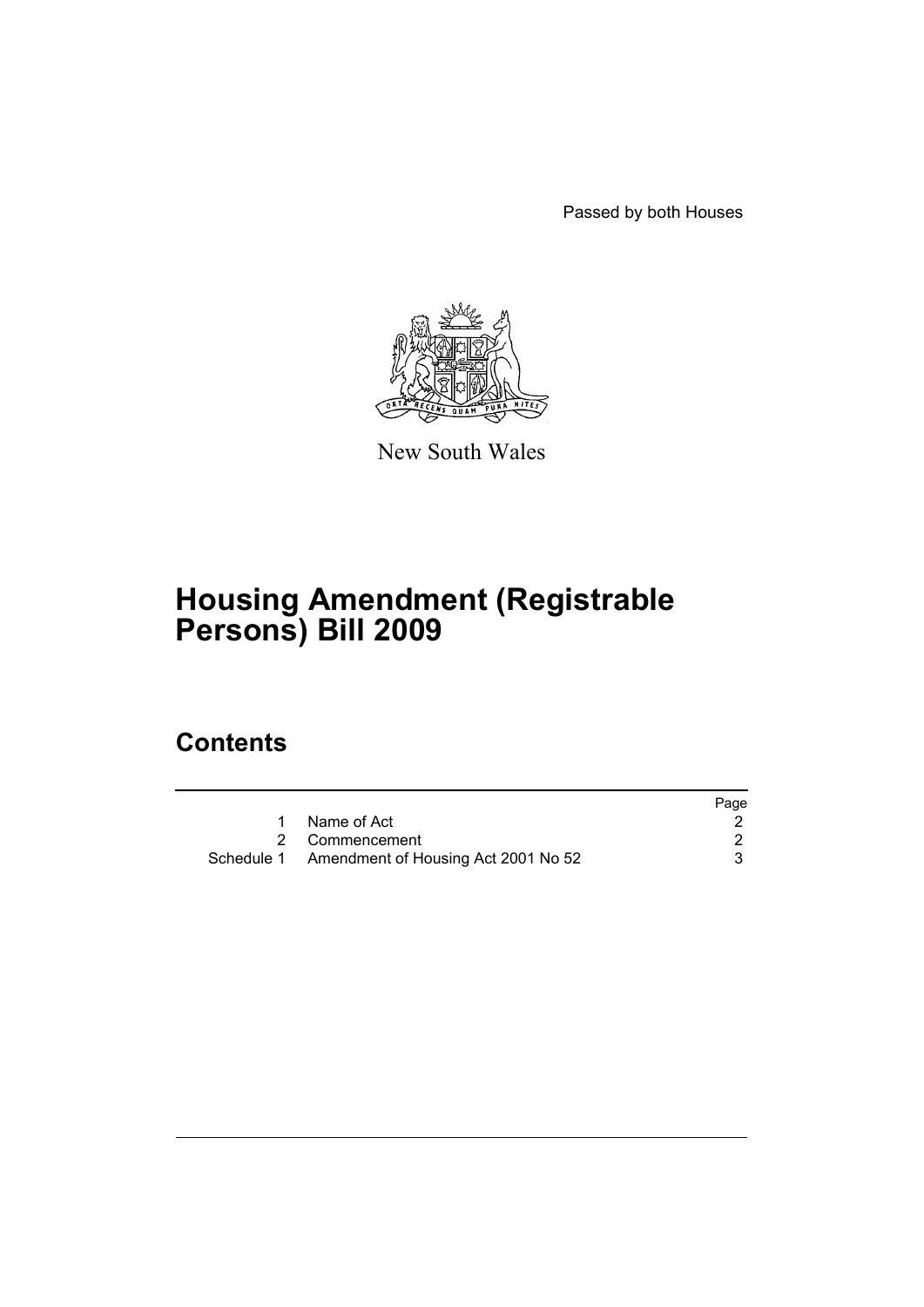*I certify that this public bill, which originated in the Legislative Assembly, has finally passed the Legislative Council and the Legislative Assembly of New South Wales.*

> *Clerk of the Legislative Assembly. Legislative Assembly, Sydney, , 2009*



New South Wales

# **Housing Amendment (Registrable Persons) Bill 2009**

Act No , 2009

An Act to amend the *Housing Act 2001* with respect to the housing of registrable persons under the *Child Protection (Offenders Registration) Act 2000*.

*I have examined this bill and find it to correspond in all respects with the bill as finally passed by both Houses.*

*Assistant Speaker of the Legislative Assembly.*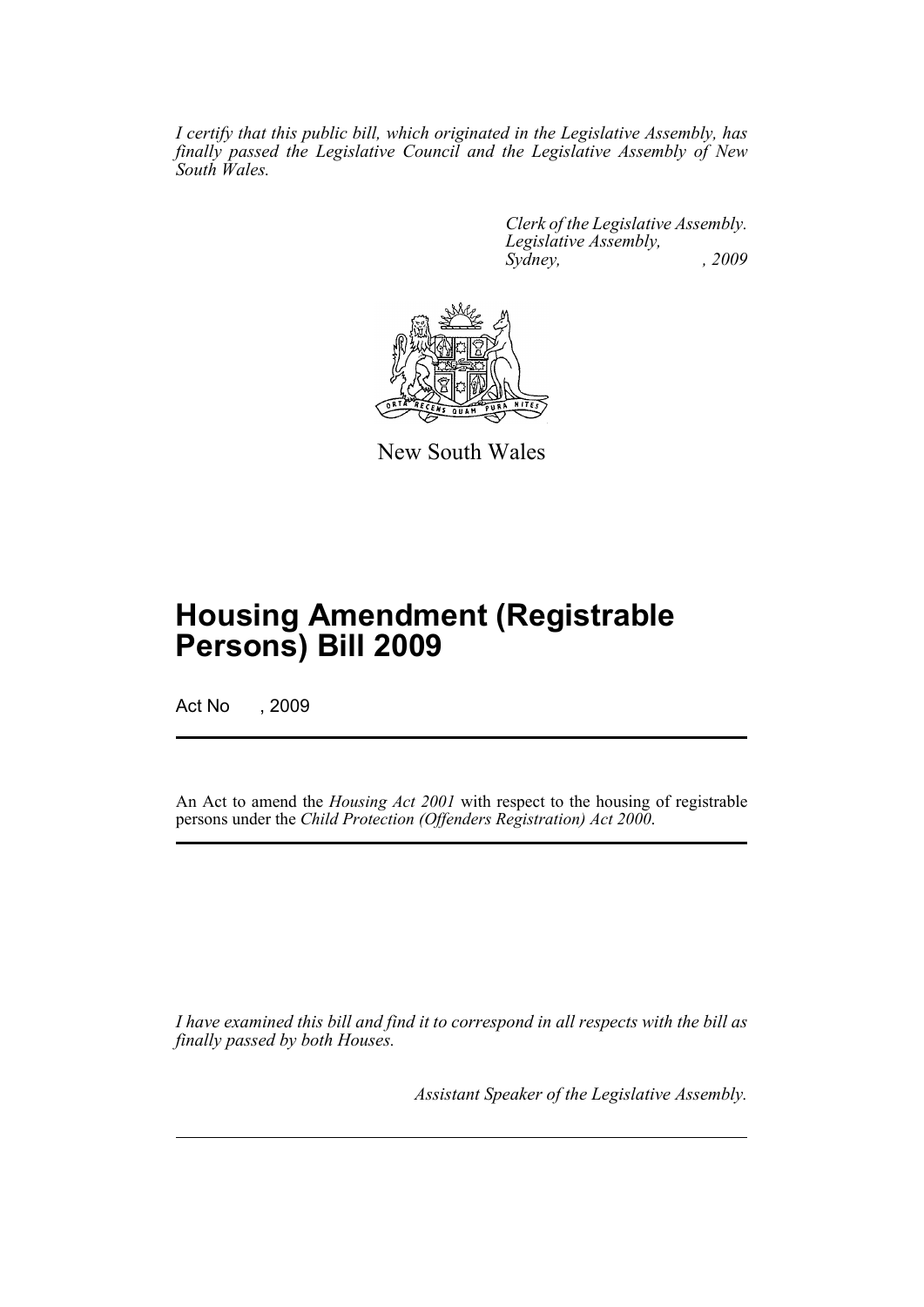### <span id="page-2-0"></span>**The Legislature of New South Wales enacts:**

### **1 Name of Act**

This Act is the *Housing Amendment (Registrable Persons) Act 2009*.

### <span id="page-2-1"></span>**2 Commencement**

This Act commences on the date of assent to this Act.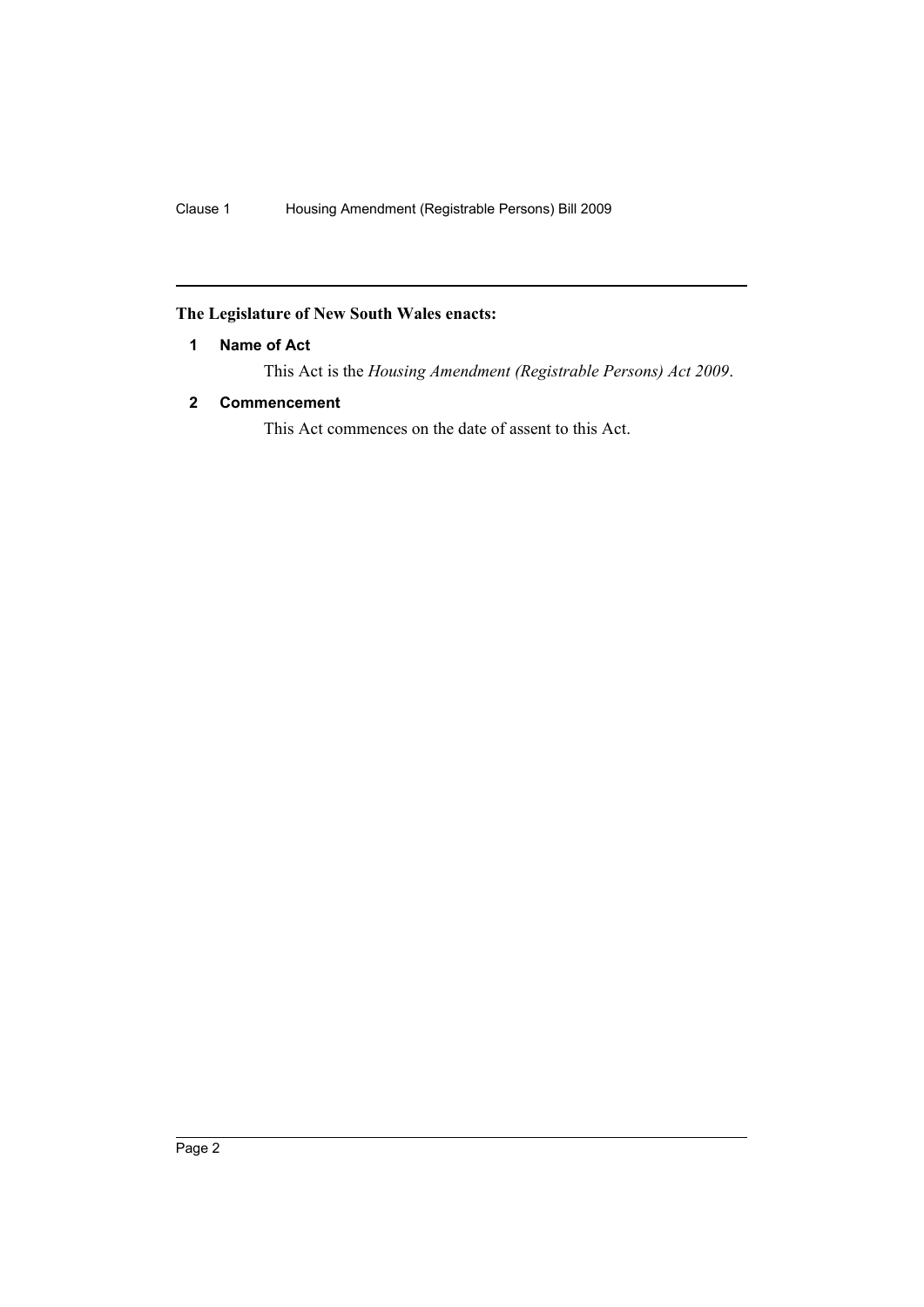Housing Amendment (Registrable Persons) Bill 2009

Amendment of Housing Act 2001 No 52 Schedule 1

## <span id="page-3-0"></span>**Schedule 1 Amendment of Housing Act 2001 No 52**

### **[1] Part 7A**

Insert after Part 7:

## **Part 7A Housing of registrable persons**

### **58A Definitions**

In this Part:

*registrable person* has the meaning that it has in the *Child Protection (Offenders Registration) Act 2000*, and includes a corresponding registrable person within the meaning of that Act. *termination* of a lease includes the termination of any right of a tenant to hold over (however arising) after the expiry of the period of the lease.

### **58B Termination of lease of registrable person in certain circumstances**

- (1) The Director-General may, on the recommendation of the Commissioner of Police, by written order terminate the lease of a tenant who is renting public housing and who is a registrable person.
- (2) The Commissioner of Police may make a recommendation under this section only if the Commissioner considers that the presence of the tenant at the public housing places any neighbours in the locality or the tenant at risk of being physically harmed or injured.
- (3) On termination of the lease, the tenant must vacate the public housing the subject of the lease.
- (4) An order of the Director-General under this section terminating a lease operates:
	- (a) to give the New South Wales Land and Housing Corporation an immediate right to exclusive possession of the premises concerned, and
	- (b) to authorise any police officer, using such force as is reasonably necessary, to enter the premises concerned and take such steps as are reasonably necessary in order to give the Corporation possession of the premises.
- (5) This section extends to a lease entered into before the commencement of this Part.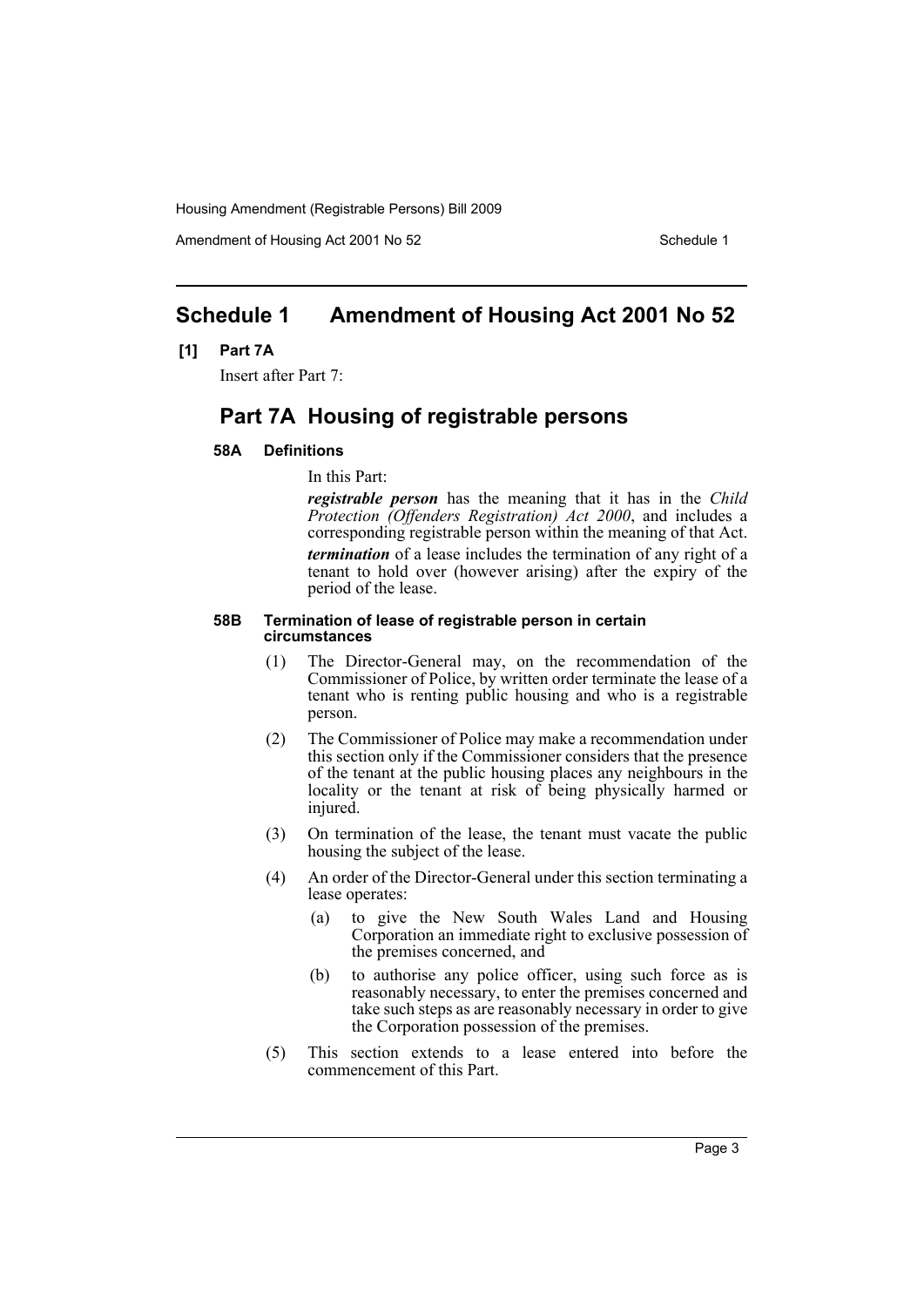Housing Amendment (Registrable Persons) Bill 2009

#### **58C Provision of alternative housing**

- (1) On termination of a lease under this Part, the Director-General must ensure alternative housing (whether or not public housing) is made available to the tenant.
- (2) The Director-General is required to ensure that alternative housing continues to be made available to the registrable person for so long as the person would have been a tenant under the terminated lease (subject to compliance by the registrable person with the terms and conditions under which the alternative housing is provided).

### **58D No compensation payable**

- (1) No act or omission of a person in good faith in purported administration or execution of this Part gives rise to any civil liability against:
	- (a) the person, or
	- (b) the State or an authority of the State.
- (2) However, the Director-General must ensure that the tenant is repaid any rent, fee or charges for occupying the public housing referable to a period after termination of the lease under this Part.

### **58E Certain termination provisions do not apply to termination under this Part**

Part 5 of the *Residential Tenancies Act 1987* does not apply to or in respect of the termination of a lease under this Part.

### **58F Protection of exercise of functions of Director-General and Commissioner of Police under this Part**

- (1) This section applies to a function (a *protected function*) conferred or imposed on the Director-General or the Commissioner of Police, including a delegate of the Director-General or Commissioner of Police, (a *protected person*) by or under this Part.
- (2) The exercise by any protected person of any protected function may not be:
	- (a) challenged, reviewed, quashed or called into question before any court of law or administrative review body in any proceedings, or
	- (b) restrained, removed or otherwise affected by any proceedings.